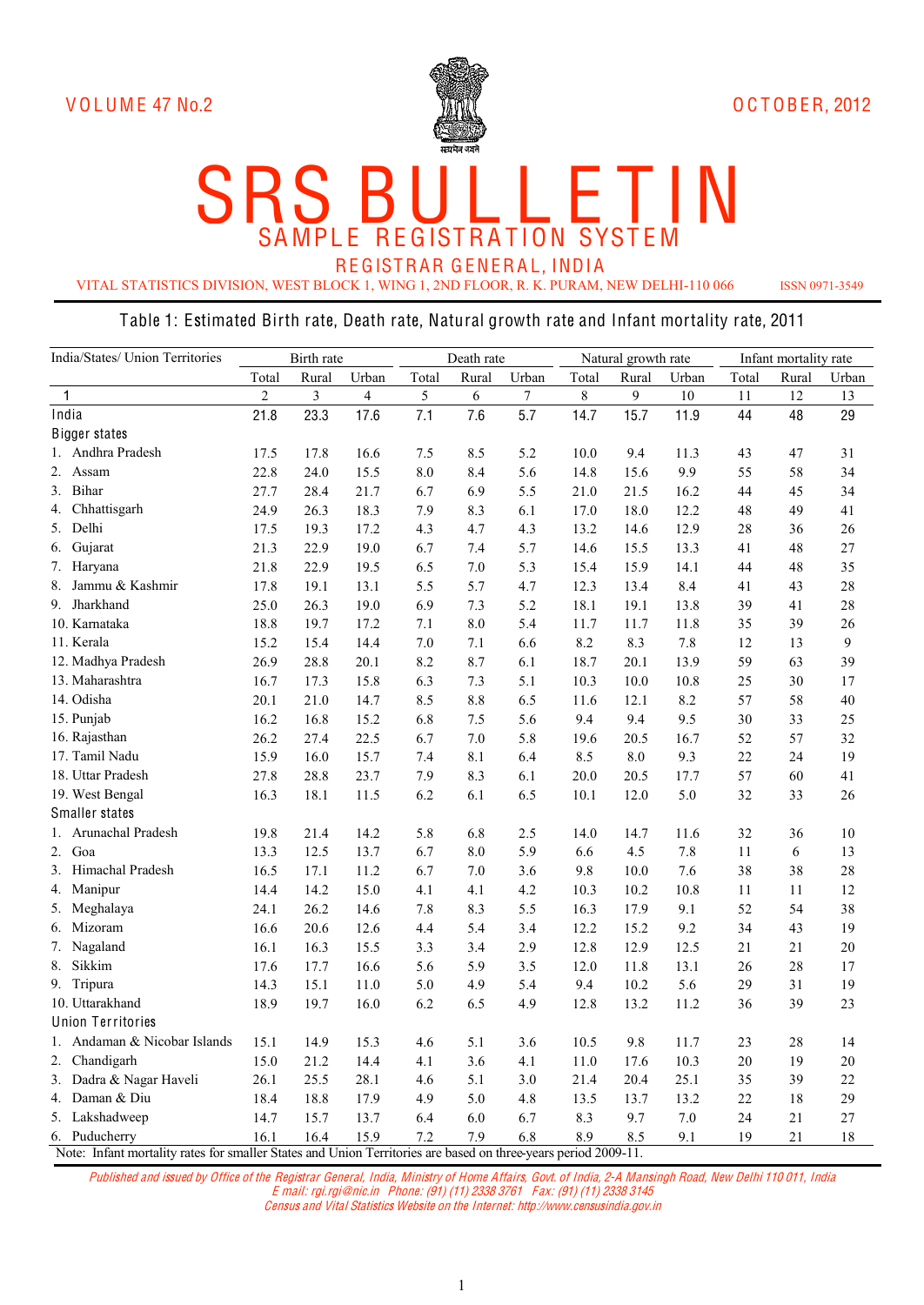| India/States/ Union Territories |                           |                | Death Rate     |                   |                |                |                |                |                |
|---------------------------------|---------------------------|----------------|----------------|-------------------|----------------|----------------|----------------|----------------|----------------|
|                                 |                           | Total          |                | <b>Birth Rate</b> | Rural          |                | Urban          |                | Total          |
|                                 |                           | Lower<br>Limit | Upper<br>Limit | Lower<br>Limit    | Upper<br>Limit | Lower<br>Limit | Upper<br>Limit | Lower<br>Limit | Upper<br>Limit |
|                                 | $\mathbf{1}$              | $\overline{c}$ | 3              | 4                 | 5              | 6              | $\tau$         | $\,8\,$        | $\mathbf{9}$   |
| India                           |                           | 21.6           | 22.0           | 23.1              | 23.6           | 17.3           | 17.9           | 7.0            | 7.2            |
|                                 | <b>Bigger States</b>      |                |                |                   |                |                |                |                |                |
| 1.                              | Andhra Pradesh            | 16.9           | 18.0           | 17.2              | 18.5           | 15.5           | 17.6           | 7.1            | 7.9            |
| $\overline{2}$ .                | Assam                     | 21.1           | 24.5           | 22.1              | 26.0           | 14.5           | 16.5           | 7.5            | 8.6            |
| 3.                              | Bihar                     | 26.9           | 28.5           | 27.5              | 29.2           | 20.2           | 23.2           | 6.4            | 7.1            |
| 4.                              | Chhattisgarh              | 23.0           | 26.7           | 24.0              | 28.6           | 17.0           | 19.5           | 7.1            | 8.7            |
| 5.                              | Delhi                     | 16.2           | 18.8           | 14.8              | 23.8           | 15.9           | 18.4           | 3.8            | 4.8            |
| 6.                              | Gujarat                   | 20.5           | 22.2           | 21.6              | 24.1           | 17.7           | 20.2           | 6.4            | 7.1            |
| 7.                              | Haryana                   | 20.7           | 23.0           | 21.4              | 24.4           | 18.2           | 20.8           | 6.0            | 6.9            |
| 8.                              | Jammu & Kashmir           | 16.9           | 18.8           | 17.9              | 20.2           | 11.8           | 14.3           | 5.2            | 5.8            |
| 9.                              | Jharkhand                 | 23.1           | 26.8           | 24.1              | 28.6           | 18.0           | 20.0           | 6.1            | 7.6            |
|                                 | 10. Karanataka            | 17.8           | 19.8           | 18.3              | 21.1           | 16.1           | 18.3           | 6.7            | 7.4            |
|                                 | 11. Kerala                | 14.5           | 15.8           | 14.6              | 16.2           | 13.4           | 15.5           | 6.7            | 7.3            |
| 12.                             | Madhya Pradesh            | 26.0           | 27.8           | 27.7              | 29.9           | 18.6           | 21.5           | 7.8            | 8.6            |
|                                 | 13. Maharashtra           | 16.2           | 17.2           | 16.8              | 17.7           | 14.8           | 16.9           | 6.1            | 6.6            |
|                                 | 14. Odisha                | 19.4           | 20.8           | 20.2              | 21.8           | 13.5           | 15.9           | 8.1            | 8.9            |
|                                 | 15. Punjab                | 15.5           | 17.0           | 15.9              | 17.7           | 13.8           | 16.5           | 6.4            | 7.2            |
|                                 | 16. Rajasthan             | 25.3           | 27.2           | 26.3              | 28.5           | 20.5           | 24.4           | 6.3            | 7.0            |
|                                 | Tamil Nadu                | 15.5           | 16.3           | 15.5              | 16.5           | 15.1           | 16.3           | 7.1            | 7.6            |
| 17.                             |                           | 27.1           | 28.5           | 27.9              | 29.6           | 22.4           | 25.0           | 7.5            | 8.2            |
| 18.                             | <b>Uttar Pradesh</b>      |                |                |                   | 19.0           | 10.6           |                |                |                |
|                                 | 19. West Bengal           | 15.7           | 17.0           | 17.3              |                |                | 12.4           | 6.0            | 6.5            |
|                                 | <b>Smaller States</b>     |                |                |                   |                |                |                |                |                |
| 1.                              | Arunachal Pradesh         | 17.7           | 22.0           | 18.6              | 24.2           | 12.1           | 16.3           |                |                |
| 2.                              | Goa                       | 12.2           | 14.4           | 11.4              | 13.7           | 12.1           | 15.4           |                |                |
| 3.                              | Himachal Pradesh          | 15.4           | 17.6           | 15.8              | 18.3           | 9.8            | 12.6           |                |                |
| 4.                              | Manipur                   | 13.6           | 15.3           | 13.3              | 15.2           | 13.2           | 16.8           |                |                |
| 5.                              | Meghalaya                 | 22.0           | 26.2           | 23.7              | 28.6           | 12.1           | 17.2           |                |                |
| 6.                              | Mizoram                   | 13.8           | 19.5           | 15.9              | 25.3           | 9.8            | 15.3           |                |                |
| 7.                              | Nagaland                  | 13.6           | 18.6           | 13.1              | 19.5           | 13.0           | 17.9           |                |                |
| 8.                              | Sikkim                    | 16.7           | 18.5           | 16.8              | 18.7           | 14.0           | 19.2           |                |                |
| 9.                              | Tripura                   | 13.4           | 15.3           | 14.1              | 16.1           | 8.8            | 13.1           |                |                |
|                                 | 10. Uttarakhand           | 15.3           | 22.6           | 15.1              | 24.3           | 13.8           | 18.2           |                |                |
|                                 | <b>Union Territories</b>  |                |                |                   |                |                |                |                |                |
| 1.                              | Andaman & Nicobar Islands | 13.5           | 16.6           | 12.7              | 17.2           | 13.6           | 17.0           |                |                |
| 2.                              | Chandigarh                | 12.7           | 17.4           | 17.5              | 24.8           | 11.8           | 17.0           |                |                |
| 3.                              | Dadra & Nagar Haveli      | 23.0           | 29.1           | 22.2              | 28.8           | 20.9           | 35.3           |                |                |
| 4.                              | Daman & Diu               | 15.5           | 21.4           | 15.8              | 21.7           | 11.7           | 24.2           |                |                |
| 5.                              | Lakshadweep               | 12.4           | 17.1           | 12.0              | 19.4           | 10.9           | 16.6           |                |                |
| 6.                              | Puducherry                | 14.8           | 17.3           | 14.3              | 18.4           | 14.4           | 17.4           |                |                |
|                                 |                           |                |                |                   |                |                |                |                |                |

# Table 2 : Ninety five percent confidence limits (lower and upper limits) for

 Note : Ninety five percent confidence limits for Birth rate, Death rate and Infant mortality rate have been estimated using the formulae  $BR \pm 2$  S.E.(BR), DR  $\pm 2$  S.E.(DR) and IMR  $\pm 2$  S.E.(IMR) respectively.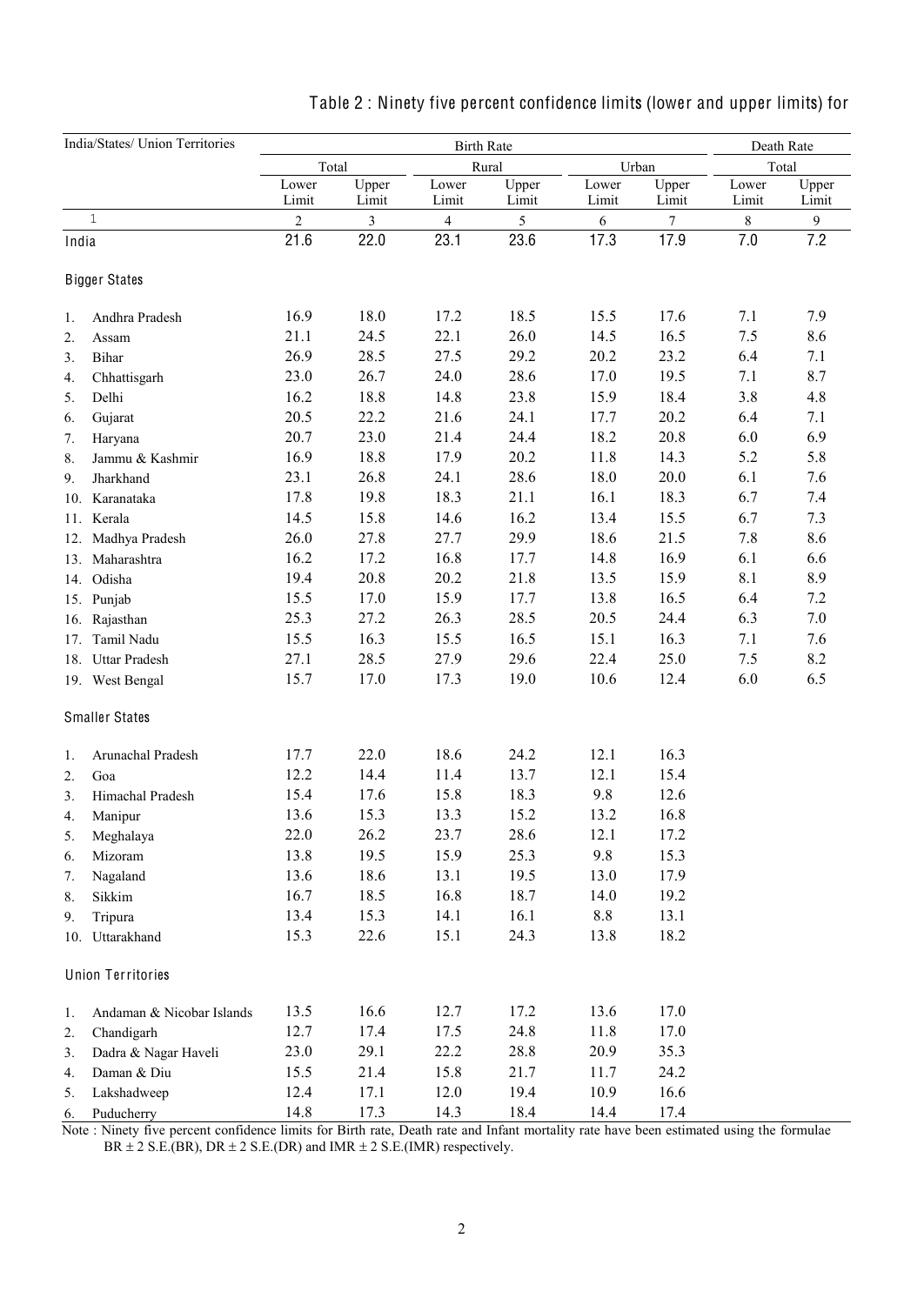| Death Rate     |       |       |         |       | <b>Infant Mortality Rate</b> | India/States/ Union Territories |       |       |       |                                  |
|----------------|-------|-------|---------|-------|------------------------------|---------------------------------|-------|-------|-------|----------------------------------|
| Rural<br>Urban |       | Total |         |       | Rural                        |                                 | Urban |       |       |                                  |
| Lower          | Upper | Lower | Upper   | Lower | Upper                        | Lower                           | Upper | Lower | Upper |                                  |
| Limit          | Limit | Limit | Limit   | Limit | Limit                        | Limit                           | Limit | Limit | Limit |                                  |
| 10             | 11    | 12    | 13      | 14    | 15                           | 16                              | 17    | 18    | 19    | $\mathbf{1}$                     |
| 7.5            | 7.7   | 5.5   | 5.8     | 43    | 46                           | 47                              | 50    | 27    | 31    | India                            |
|                |       |       |         |       |                              |                                 |       |       |       | <b>Bigger States</b>             |
|                |       |       |         |       |                              |                                 |       |       |       |                                  |
| $8.0\,$        | 9.0   | 4.8   | 5.7     | 37    | 48                           | 40                              | 55    | 23    | 40    | Andhra Pradesh<br>1.             |
| 7.8            | 9.1   | 5.1   | 6.1     | 48    | 63                           | 50                              | 66    | 24    | 43    | 2.<br>Assam                      |
| 6.5            | 7.3   | 4.8   | 6.2     | 39    | 49                           | 39                              | 50    | 24    | 45    | 3 <sub>1</sub><br>Bihar          |
| 7.3            | 9.3   | 5.3   | 6.8     | 38    | 59                           | 37                              | 61    | 33    | 50    | Chhattisgarh<br>$\overline{4}$ . |
| 2.7            | 6.7   | 3.8   | 4.7     | 21    | 34                           | 18                              | 54    | 19    | 33    | Delhi<br>5.                      |
| 7.0            | 7.8   | 5.0   | 6.4     | 36    | 45                           | 42                              | 53    | 20    | 34    | Gujarat<br>6.                    |
| 6.4            | 7.6   | 4.7   | 6.0     | 38    | 51                           | 40                              | 56    | 26    | 43    | 7.<br>Haryana                    |
| 5.3            | 6.1   | 4.1   | 5.3     | 34    | 47                           | 36                              | 50    | 16    | 41    | Jammu & Kashmir<br>8.            |
| 6.3            | 8.2   | 4.5   | 5.8     | 31    | 47                           | 32                              | 50    | 17    | 40    | Jharkhand<br>9 <sub>1</sub>      |
| 7.5            | 8.5   | 4.9   | 6.0     | 29    | 40                           | 31                              | 47    | 18    | 34    | 10. Karanataka                   |
| 6.8            | 7.5   | 6.0   | $7.2\,$ | 9     | 15                           | 10                              | 16    | 3     | 15    | 11. Kerala                       |
| 8.3            | 9.2   | 5.5   | 6.7     | 53    | 65                           | 56                              | 70    | 29    | 50    | 12. Madhya Pradesh               |
| 7.0            | 7.5   | 4.7   | 5.5     | 22    | 28                           | 27                              | 33    | 11    | 23    | 13. Maharashtra                  |
| 8.4            | 9.3   | 5.6   | 7.4     | 51    | 62                           | 52                              | 65    | 28    | 52    | 14. Odisha                       |
| 7.0            | 8.0   | 5.0   | 6.2     | 25    | 36                           | 26                              | 40    | 16    | 34    | 15. Punjab                       |
| 6.5            | 7.4   | 5.1   | 6.5     | 46    | 58                           | 50                              | 64    | 20    | 43    | 16. Rajasthan                    |
| 7.7            | 8.4   | 5.9   | 6.9     | 18    | 25                           | 20                              | 28    | 13    | 24    | 17. Tamil Nadu                   |
| 7.9            | 8.7   | 5.6   | 6.6     | 53    | 61                           | 55                              | 64    | 34    | 48    | 18. Uttar Pradesh                |
| 5.8            | 6.4   | 6.0   | 6.9     | 27    | 36                           | 28                              | 39    | 19    | 33    | 19. West Bengal                  |

## Birth Rate, Death Rate and Infant Mortality Rate, 2011

Smaller States

- 1. Arunachal Pradesh
- 2. Goa
- 3. Himachal Pradesh
- 4. Manipur
- 5. Meghalaya
- 6. Mizoram
- 7. Nagaland
- 8. Sikkim
- 9. Tripura
- 10. Uttarakhand

### Union Territories

- 1. Andaman & Nicobar Islands
- 2. Chandigarh
- 3. Dadra & Nagar Haveli
- 4. Daman & Diu
- 5. Lakshadweep 6. Puducherry

3

Confidence limits of Death Rate and Infant Mortality Rate for smaller States and Union Territories have not been presented due to small sample size and very large variations between the Upper and Lower tolerance limits.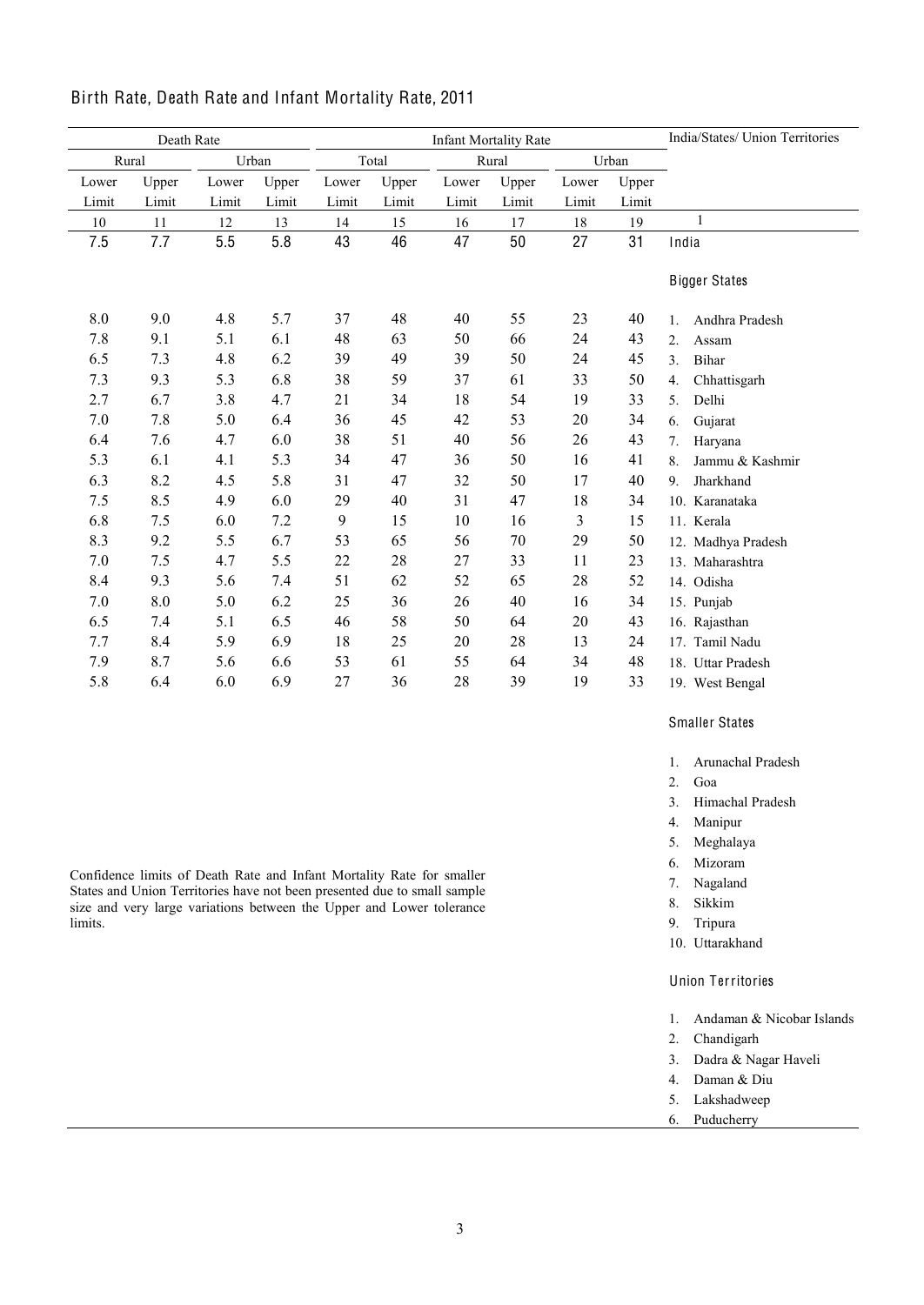| India/States/ Union Territories |                           |                | Total   |                |           | Rural |         | Urban   |         |         |  |
|---------------------------------|---------------------------|----------------|---------|----------------|-----------|-------|---------|---------|---------|---------|--|
|                                 |                           | Total          | Male    | Female         | Total     | Male  | Female  | Total   | Male    | Female  |  |
| -1                              |                           | $\overline{c}$ | 3       | $\overline{4}$ | 5         | 6     | 7       | 8       | 9       | 10      |  |
|                                 |                           |                |         |                |           |       |         |         |         |         |  |
| India                           |                           | 7.1            | 7.8     | 6.3            | 7.6       | 8.4   | 6.9     | 5.7     | 6.3     | 5.0     |  |
|                                 | <b>Bigger States</b>      |                |         |                |           |       |         |         |         |         |  |
| 1.                              | Andhra Pradesh            | 7.5            | 8.7     | 6.3            | 8.5       | 9.6   | 7.3     | 5.2     | 6.5     | 3.9     |  |
| 2.                              | Assam                     | 8.0            | 8.9     | 7.1            | 8.4       | 9.4   | 7.4     | 5.6     | 6.4     | 4.8     |  |
| 3.                              | Bihar                     | 6.7            | $7.0\,$ | 6.5            | 6.9       | 7.1   | 6.7     | 5.5     | 6.2     | 4.8     |  |
| 4.                              | Chhattisgarh              | 7.9            | 8.6     | 7.2            | 8.3       | 9.0   | 7.6     | 6.1     | $7.0\,$ | 5.1     |  |
| 5.                              | Delhi                     | 4.3            | 4.7     | 3.9            | 4.7       | 4.8   | 4.5     | 4.3     | 4.6     | 3.8     |  |
| 6.                              | Gujarat                   | 6.7            | 7.4     | 6.0            | 7.4       | 8.2   | 6.6     | 5.7     | 6.3     | 5.0     |  |
| 7.                              | Haryana                   | 6.5            | 7.2     | 5.6            | 7.0       | 7.9   | 6.0     | 5.3     | 5.8     | 4.8     |  |
| 8.                              | Jammu & Kashmir           | 5.5            | 6.0     | 5.0            | 5.7       | 6.3   | 5.1     | 4.7     | 4.9     | 4.5     |  |
| 9.                              | Jharkhand                 | 6.9            | $7.0\,$ | 6.8            | 7.3       | 7.3   | 7.2     | 5.2     | 5.6     | 4.8     |  |
| 10.                             | Karnataka                 | 7.1            | 8.2     | 5.9            | $\ \ 8.0$ | 9.4   | 6.6     | 5.4     | 6.1     | 4.8     |  |
| 11.                             | Kerala                    | $7.0\,$        | 8.3     | 5.8            | 7.1       | 8.7   | 5.8     | 6.6     | 7.3     | 6.0     |  |
| 12.                             | Madhya Pradesh            | 8.2            | $8.8\,$ | 7.5            | 8.7       | 9.4   | 8.1     | 6.1     | 6.7     | 5.5     |  |
| 13.                             | Maharashtra               | 6.3            | 7.1     | 5.5            | 7.3       | 8.2   | 6.3     | 5.1     | 5.7     | 4.4     |  |
| 14.                             | Odisha                    | 8.5            | 8.8     | 8.2            | $8.8\,$   | 9.1   | 8.6     | 6.5     | $7.0\,$ | 6.0     |  |
|                                 | 15. Punjab                | 6.8            | 7.6     | 5.8            | 7.5       | 8.4   | 6.4     | 5.6     | 6.3     | 4.9     |  |
| 16.                             | Rajasthan                 | 6.7            | 7.3     | 6.0            | 7.0       | 7.5   | 6.4     | 5.8     | 6.6     | 5.0     |  |
| 17.                             | Tamil Nadu                | 7.4            | 8.3     | 6.4            | 8.1       | 9.2   | 6.9     | 6.4     | 7.1     | 5.7     |  |
| 18.                             | <b>Uttar Pradesh</b>      | 7.9            | 8.6     | 7.0            | 8.3       | 9.1   | 7.4     | 6.1     | 6.6     | 5.6     |  |
|                                 | 19. West Bengal           | 6.2            | 6.7     | 5.6            | 6.1       | 6.5   | 5.7     | 6.5     | 7.5     | 5.4     |  |
|                                 | <b>Smaller States</b>     |                |         |                |           |       |         |         |         |         |  |
| 1.                              | Arunachal Pradesh         | 5.8            | 6.9     | 4.7            | 6.8       | 7.9   | 5.6     | 2.5     | 3.4     | 1.6     |  |
| 2.                              | Goa                       | 6.7            | 7.8     | 5.6            | 8.0       | 8.9   | 7.1     | 5.9     | $7.1\,$ | 4.7     |  |
| 3.                              | Himachal Pradesh          | 6.7            | 7.7     | 5.7            | 7.0       | 8.1   | 6.0     | 3.6     | 4.1     | 3.1     |  |
| 4.                              | Manipur                   | 4.1            | 4.7     | 3.5            | 4.1       | 4.7   | 3.4     | 4.2     | 4.6     | 3.8     |  |
| 5.                              | Meghalaya                 | 7.8            | 9.1     | 6.6            | 8.3       | 9.5   | 7.1     | 5.5     | 6.9     | 4.1     |  |
| 6.                              | Mizoram                   | 4.4            | 5.2     | 3.6            | 5.4       | 5.6   | 5.2     | 3.4     | 4.7     | 2.1     |  |
| 7.                              | Nagaland                  | 3.3            | 4.1     | 2.6            | 3.4       | 4.4   | $2.5\,$ | 2.9     | 3.1     | $2.8\,$ |  |
| 8.                              | Sikkim                    | 5.6            | 6.5     | 4.6            | 5.9       | 6.8   | $5.0\,$ | $3.5$   | 4.8     | 2.2     |  |
| 9.                              | Tripura                   | 5.0            | 5.6     | 4.3            | 4.9       | 5.6   | $4.2\,$ | 5.4     | 5.9     | 4.8     |  |
|                                 | 10. Uttarakhand           | 6.2            | 7.1     | 5.2            | 6.5       | 7.7   | 5.2     | 4.9     | 4.6     | 5.1     |  |
|                                 | <b>Union Territories</b>  |                |         |                |           |       |         |         |         |         |  |
| 1.                              | Andaman & Nicobar Islands | 4.6            | 5.7     | 3.4            | 5.1       | 6.1   | $4.0\,$ | 3.6     | 4.9     | 2.1     |  |
| 2.                              | Chandigarh                | 4.1            | 4.9     | $3.0\,$        | 3.6       | 4.1   | 2.7     | 4.1     | 5.0     | 3.1     |  |
| 3.                              | Dadra & Nagar Haveli      | 4.6            | 5.2     | 4.0            | 5.1       | 5.6   | 4.5     | $3.0\,$ | 3.8     | $2.0\,$ |  |
| 4.                              | Daman & Diu               | 4.9            | 5.5     | 4.3            | 5.0       | 5.2   | $4.8\,$ | 4.8     | 6.0     | 3.4     |  |
| 5.                              | Lakshadweep               | 6.4            | 7.9     | 4.9            | 6.0       | 6.1   | 5.9     | 6.7     | 9.8     | 3.9     |  |
| 6.                              | Puducherry                | $7.2\,$        | $8.8\,$ | 5.6            | 7.9       | 10.1  | 5.7     | 6.8     | 8.2     | 5.5     |  |

## Table 3: Death rate by sex and residence, 2011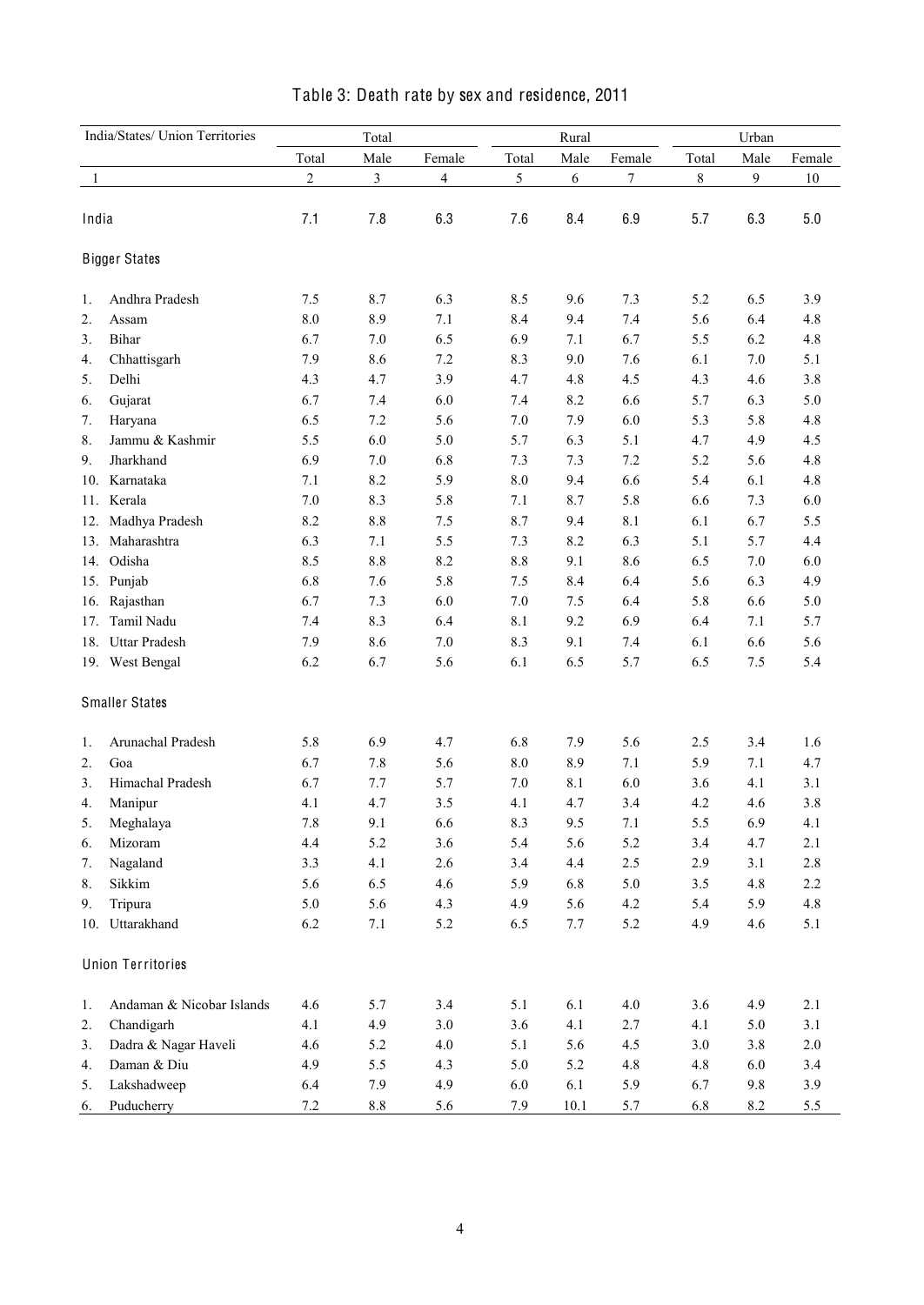| India/States/ Union Territories |                           | Total          |                |                         |            | Rural |                                                                 | Urban |                |                                                                                                                                           |  |
|---------------------------------|---------------------------|----------------|----------------|-------------------------|------------|-------|-----------------------------------------------------------------|-------|----------------|-------------------------------------------------------------------------------------------------------------------------------------------|--|
|                                 |                           | Total          | Male           | Female                  | Total      | Male  | Female                                                          | Total | Male           | Female                                                                                                                                    |  |
| 1                               |                           | $\overline{2}$ | $\mathfrak{Z}$ | $\overline{\mathbf{4}}$ | $\sqrt{5}$ | 6     | 7                                                               | $8\,$ | $\mathfrak{g}$ | 10                                                                                                                                        |  |
|                                 |                           | 44             | 43             | 46                      | 48         | 47    | 50                                                              | 29    | 27             | 31                                                                                                                                        |  |
| India                           |                           |                |                |                         |            |       |                                                                 |       |                |                                                                                                                                           |  |
|                                 | <b>Bigger States</b>      |                |                |                         |            |       |                                                                 |       |                |                                                                                                                                           |  |
| 1.                              | Andhra Pradesh            | 43             | 40             | 46                      | 47         | 45    | 50                                                              | 31    | $28\,$         | 35                                                                                                                                        |  |
| 2.                              | Assam                     | 55             | 55             | 56                      | 58         | 57    | 59                                                              | 34    | 33             | 34                                                                                                                                        |  |
| 3.                              | Bihar                     | 44             | 44             | 45                      | 45         | 44    | 45                                                              | 34    | 34             | 35                                                                                                                                        |  |
| 4.                              | Chhattisgarh              | 48             | 47             | 50                      | 49         | 47    | 51                                                              | 41    | 41             | 41                                                                                                                                        |  |
| 5.                              | Delhi                     | 28             | 25             | 31                      | 36         | 21    | 53                                                              | 26    | 26             | $27\,$                                                                                                                                    |  |
| 6.                              | Gujarat                   | 41             | 39             | 42                      | 48         | 47    | 49                                                              | 27    | 23             | 30                                                                                                                                        |  |
| 7.                              | Haryana                   | 44             | 41             | 48                      | 48         | 45    | 52                                                              | 35    | 31             | 39                                                                                                                                        |  |
| 8.                              | Jammu & Kashmir           | 41             | 40             | 41                      | 43         | 42    | 44                                                              | 28    | $28\,$         | 29                                                                                                                                        |  |
| 9.                              | Jharkhand                 | 39             | 36             | 43                      | 41         | 38    | 45                                                              | 28    | 25             | 32                                                                                                                                        |  |
|                                 | 10. Karnataka             | 35             | 34             | 35                      | 39         | 38    | 39                                                              | 26    | 24             | $27\,$                                                                                                                                    |  |
|                                 | 11. Kerala                | 12             | 11             | 13                      | 13         | 12    | 14                                                              | 9     | $8\,$          | 12                                                                                                                                        |  |
|                                 | 12. Madhya Pradesh        | 59             | 57             | 62                      | 63         | 61    | 66                                                              | 39    | 38             | 41                                                                                                                                        |  |
|                                 | 13. Maharashtra           | 25             | 24             | 25                      | 30         | 29    | 30                                                              | 17    | 16             | 18                                                                                                                                        |  |
|                                 | 14. Odisha                | 57             | 55             | 58                      | 58         | 57    | 60                                                              | 40    | 40             | 41                                                                                                                                        |  |
|                                 | 15. Punjab                | 30             | 28             | 33                      | 33         | 31    | 35                                                              | 25    | 22             | $28\,$                                                                                                                                    |  |
|                                 | 16. Rajasthan             | 52             | 50             | 53                      | 57         | 56    | 58                                                              | 32    | 29             | 35                                                                                                                                        |  |
|                                 | 17. Tamil Nadu            | 22             | 21             | 23                      | 24         | 23    | 25                                                              | 19    | 17             | $20\,$                                                                                                                                    |  |
|                                 | 18. Uttar Pradesh         | 57             | 55             | 59                      | 60         | 58    | 62                                                              | 41    | 39             | 43                                                                                                                                        |  |
|                                 | 19. West Bengal           | 32             | 30             | 34                      | 33         | 31    | 36                                                              | 26    | 26             | $27\,$                                                                                                                                    |  |
|                                 | <b>Smaller States</b>     |                |                |                         |            |       |                                                                 |       |                |                                                                                                                                           |  |
| 1.                              | Arunachal Pradesh         | 32             | 33             | 31                      |            |       |                                                                 |       |                |                                                                                                                                           |  |
| 2.                              | Goa                       | 11             | 7              | 14                      |            |       |                                                                 |       |                |                                                                                                                                           |  |
| 3.                              | Himachal Pradesh          | 38             | 36             | 39                      |            |       |                                                                 |       |                |                                                                                                                                           |  |
| 4.                              | Manipur                   | 11             | $\,$ $\,$      | 15                      |            |       |                                                                 |       |                |                                                                                                                                           |  |
| 5.                              | Meghalaya                 | 52             | 52             | 52                      |            |       |                                                                 |       |                |                                                                                                                                           |  |
| 6.                              | Mizoram                   | 34             | $31\,$         | 37                      |            |       |                                                                 |       |                |                                                                                                                                           |  |
| 7.                              | Nagaland                  | 21             | 15             | $26\,$                  |            |       |                                                                 |       |                |                                                                                                                                           |  |
| 8.                              | Sikkim                    | 26             | 23             | 30                      |            |       |                                                                 |       |                | Infant mortality rates for smaller States and Union Territories are                                                                       |  |
| 9.                              | Tripura                   | 29             | 29             | 29                      |            |       |                                                                 |       |                | based on three-years period 2009-11. On account of wide year-to-<br>year fluctuations due to inadequate sample size, the infant mortality |  |
|                                 | 10. Uttarakhand           | 36             | 34             | 38                      |            |       | rate by sex, separately for rural and urban areas is not given. |       |                |                                                                                                                                           |  |
|                                 | <b>Union Territories</b>  |                |                |                         |            |       |                                                                 |       |                |                                                                                                                                           |  |
|                                 |                           |                |                |                         |            |       |                                                                 |       |                |                                                                                                                                           |  |
| 1.                              | Andaman & Nicobar Islands | 23             | 19             | 27                      |            |       |                                                                 |       |                |                                                                                                                                           |  |
| 2.                              | Chandigarh                | $20\,$         | 21             | 19                      |            |       |                                                                 |       |                |                                                                                                                                           |  |
| 3.                              | Dadra & Nagar Haveli      | 35             | 35             | 36                      |            |       |                                                                 |       |                |                                                                                                                                           |  |
| 4.                              | Daman & Diu               | 22             | 17             | $27\,$                  |            |       |                                                                 |       |                |                                                                                                                                           |  |
| 5.                              | Lakshadweep               | 24             | $27\,$         | 20                      |            |       |                                                                 |       |                |                                                                                                                                           |  |
| 6.                              | Puducherry                | 19             | 17             | $20\,$                  |            |       |                                                                 |       |                |                                                                                                                                           |  |

## Table 4: Infant mortality rate by sex and residence, 2011